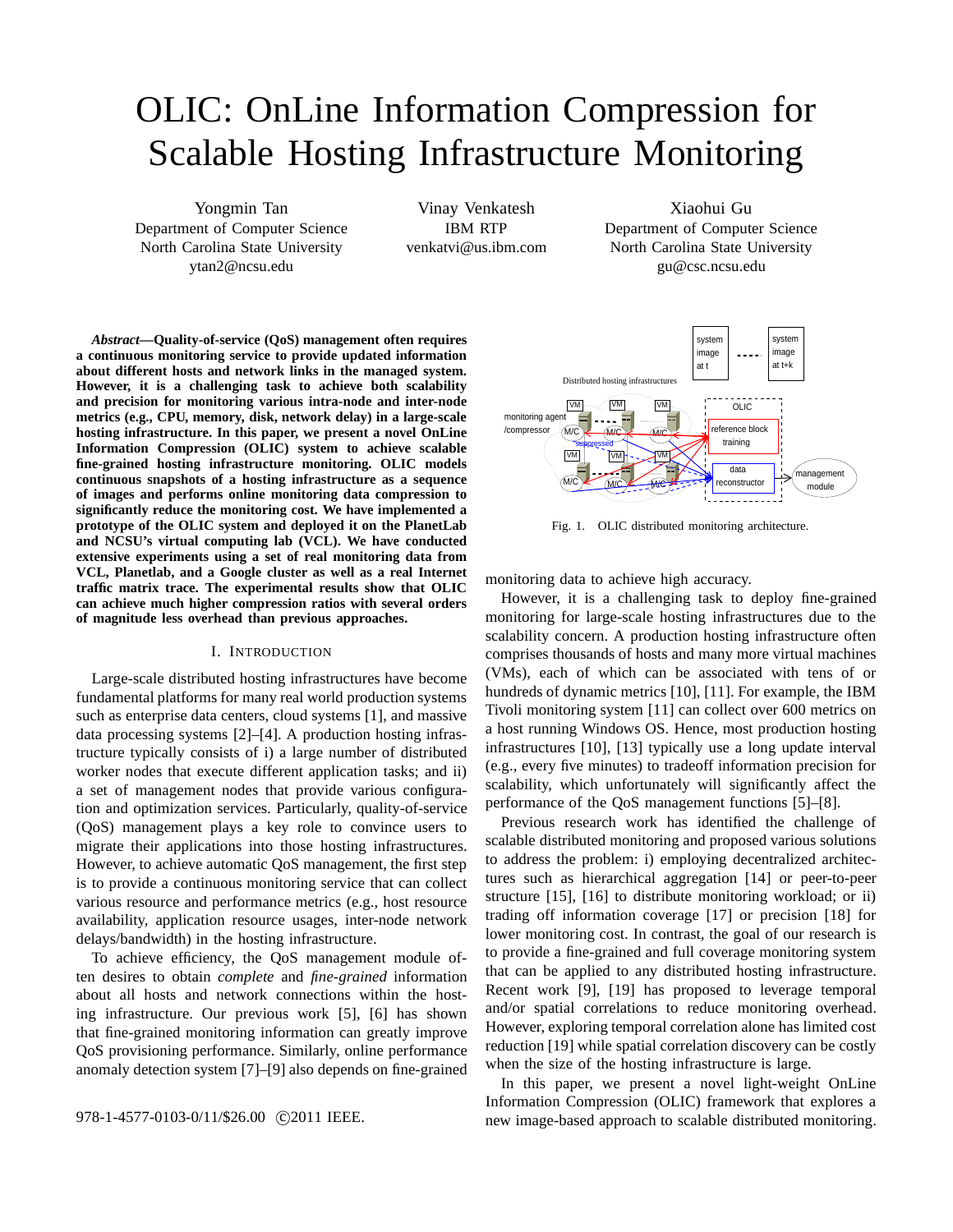Figure 1 shows the overall architecture of the OLIC system. OLIC models snapshots of dynamic monitoring metrics of the whole hosting infrastructure as a sequence of system images. We partition each system image into a set of blocks and dynamically search the optimal reference block from a window of recent snapshots for each block. OLIC reduces monitoring cost by *suppressing* the remote update of those attributes whose values can be inferred by their reference values within a user defined error bound. Compared to previous correlationbased approaches, OLIC employs a larger search range to find better reference blocks. Moreover, OLIC does not enforce a group of data blocks to share a common reference block as in the spatial correlation based scheme.

OLIC can reconstruct all monitoring data and deliver fullcoverage and fine-grained information to other system management modules. If the error bound is set to be 0, OLIC delivers the exact original attribute value to the management module; If the error bound is non-zero, OLIC provides approximate values for some attributes. However, all approximation errors are guaranteed to be within the specified error bound. Our experiments will show that a small approximation error in monitoring data does not significantly affect the performance of the management function.

This paper makes the following contributions:

- We propose OLIC, a light-weight online information compression framework to enable scalable, full-coverage, fine-grained monitoring for large-scale hosting infrastructures.
- We have implemented a prototype of the OLIC system and deployed it on the PlanetLab [20] and NCSU virtual computing lab (VCL) [13]. Our prototype implementation shows that our approach is feasible and practical for real world hosting infrastructures.
- We conducted extensive experiments using real system monitoring data from PlanetLab, VCL, a Google cluster [21], and real Internet traffic matrices [22]. Our experimental results show that the OLIC can achieve up to 95% monitoring cost reduction under a range of tight error bounds (0.01-0.1) and 70% reduction for lossless compression (i.e. 0 error bound). OLIC can improve the compression ratio by up to 200% with more than several orders of magnitudes less overhead than other alternative schemes.

The rest of the paper is organized as follows. Section II gives an overview about our system model and problem formulation. Section III describes the design details of the OLIC system. Section IV presents the prototype implementation and experimental evaluation. Section V compares our work with related work. Finally, the paper concludes in Section VI.

## II. PRELIMINARY

In this section, we first introduce the distributed monitoring system model. We then present the problem formulation.

## *A. Monitoring System Model*

We consider a large-scale distributed hosting infrastructure that consists of N worker nodes, denoted by  $\{v_1, \ldots v_N\},\$ as shown in Figure 1. OLIC installs monitoring agents on all worker nodes and configures those monitoring agents to report their local metrics to the management node using certain sampling rate (e.g., every 10 seconds). We classify distributed system attributes into two categories: 1) *intra-node* attributes which contain information relating to each node (e.g. CPU load, memory usage, disk I/O statistics), and 2) *inter-node* attributes which denote measurements between different nodes (e.g. network delay and network traffic volume).

On each worker node, the monitoring agent periodically samples each intra-node attribute to form a time series  ${a_{i,k}^1, \ldots, a_{i,k}^t, \ldots, a_{i,k}^{t+m}}$ , where  $a_{i,k}^t$  denotes the sampled value for the intra-node attribute  $a_k$  collected on node  $v_i$ at time  $t$ . Similarly, the monitoring agent also periodically sample each inter-node attribute to form a time series  $\{d_{i,j}^1, \ldots, d_{i,j}^t, \ldots, d_{i,j}^{t+m}\}$  where  $d_{i,j}^t$  denotes the value of the inter-node attribute  $d_{i,j}$  at time t.

OLIC performs compressed information collection from all monitoring agents for reducing the distributed monitoring cost. On the management node, OLIC decompresses the monitoring data and delivers complete, fine-grained monitoring data time series to other QoS management modules.

## *B. Problem Formulation*

The goal of the OLIC monitoring system is to provide full-coverage and fine-grained monitoring information to the management node with low information collection cost. The basic idea is to suppress the update of the attribute value from a worker node to the management node at time  $t$  if the management node can infer the attribute value using other reference values that are already known to the management node. OLIC allows the user to define an error bound  $e(e \ge 0)$ to indicate the maximum approximation error that can be tolerated by the management function. If  $|a_i - a'_i|/a_i \leq e$ , OLIC can suppress the update of the attribute value  $a_i$  from the worker node and restore the value of  $a_i$  on the management node using its reference value  $a'_i$  within the error bound e.

To quantify the effectiveness of the online compression algorithm, we define the compression ratio (CR) as follows:

$$
CR = \frac{N_{compressed}}{N_{orig}} \tag{1}
$$

 $N_{compressed}$  is the number of attribute values whose updates are suppressed by OLIC and  $N_{orig}$  is the number of original attribute updates without any compression. The larger the compression ratio, the more monitoring cost reduction can be achieved by the OLIC system. To maximize the compression ratio, OLIC needs to find the optimal reference value for each attribute whose value can be used as reference with the highest probability. However, the key question is how to discover such reference values online and maintain the efficiency of reference values while monitoring a dynamic hosting infrastructure. The goal of the online compression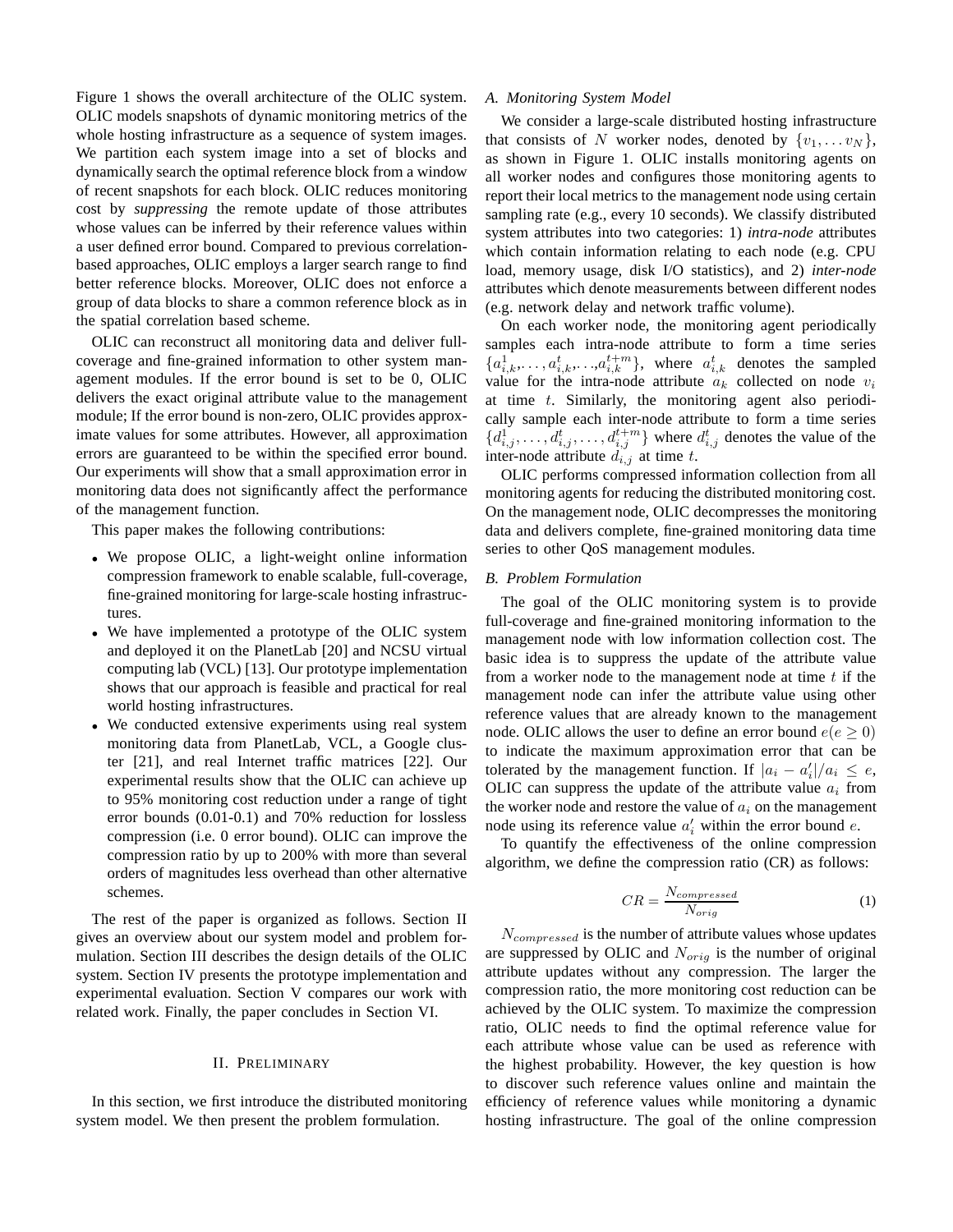$$
\begin{bmatrix}\n0 & \cdots & d_{1,j}^t & \cdots & d_{1,N}^t \\
\vdots & \ddots & \vdots & \ddots & \vdots \\
d_{i,1}^t & \cdots & 0 & \cdots & d_{i,N}^t \\
\vdots & \ddots & \vdots & \ddots & \vdots \\
d_{N,1}^t & \cdots & d_{N,j}^t & \cdots & 0\n\end{bmatrix}\n\begin{bmatrix}\n0 & \cdots & d_{1,j}^{t+1} & \cdots & d_{1,N}^{t+1} \\
\vdots & \ddots & \vdots & \ddots & \vdots \\
d_{i,1}^{t+1} & \cdots & 0 & \cdots & d_{i,N}^{t+1} \\
\vdots & \ddots & \vdots & \ddots & \vdots \\
d_{N,1}^{t+1} & \cdots & d_{N,j}^{t+1} & \cdots & 0\n\end{bmatrix}
$$

Image at time  $t + 1$ 

 $(d_{i,j}^t:$  inter-node attribute between node *i* to node *j*)

Fig. 2. System image sequence for an inter-node attribute for a distributed system of  $N$  nodes.



Fig. 3. System image sequence for an intra-node attribute for a distributed system of  $N$  nodes.

algorithm is to efficiently address this question. Furthermore, the online compression algorithm needs to be light-weight by itself. Otherwise, the cost of the compression will defeat the original purpose of the compression.

We propose a novel image based approach to achieving light-weight online compression for the distributed monitoring system. We model a snapshot of a distributed system using a *system image*, which is described in detail as follows:

For monitoring an inter-node attribute (e.g., network delay) of a distributed system consisting of N nodes, the system image at time t comprises  $N \times N$  pixels, illustrated by Figure 2. The pixel at  $i'th$  row and  $j'th$  column denotes the attribute value between the node  $i$  and the node  $j$  at time  $t$ . Note that the main diagonal of this image should have all zero values since the inter-node attribute value does not exist for one node itself.

For monitoring an intra-node attribute (e.g., CPU load) of a distributed system consisting of N nodes, the system image at time  $t$  comprises  $N$  pixels where each pixel denotes the attribute value at one particular node. We can organize the N pixels into l rows and k columns where  $l \cdot k = N$ , illustrated by Figure 3. To fully utilize the power of our search algorithm described in Section III-A, we choose the values of  $l$  and  $k$ so that the system image is close to a square matrix.

We partition each system image into a set of small blocks, each of which contains  $n \times n$  attribute samples where n is a tunable small number. We can then perform reference value search at block level instead of the pixel level. For each block, we strive to find the optimal reference block for each block using a fast reference block search algorithm that will be described in the next section.

There are several design issues we need to consider. First, our information compression system needs to handle decentralized monitoring data where different image blocks are disseminated on different distributed hosts. This requires all monitoring agents and the management node to perform the online information compression together in a coordinated way. Second, our system deals with dynamic live monitoring data, which requires an adaptive online training algorithm to maintain the efficiency of the compression.

Different from the static, offline compression scheme (e.g., gzip) that can only be applied after the data have been reported to the management node, our approach performs online compression over live monitoring data streams during monitoring runtime. Thus, our approach can reduce endsystem resource and network bandwidth consumption on both monitored worker nodes and management node, which cannot be achieved by previous offline compression techniques.

# III. SYSTEM DESIGN

In this section, we present the design and algorithm details of the OLIC system. We first describe our reference block search algorithm. Next, we present the online information compression algorithm.

# *A. Online Reference Block Training*

One key step in our online compression scheme is to select a good reference block for each block. As long as an attribute value within one block can be inferred from the attribute value of its corresponding block within the user defined error bound, the monitoring agent does not need to report the current value to the management node. Ideally, we wish to find the optimal reference block for each block that can achieve the highest compression ratio defined by Equation 1. However, finding the optimal reference block would require us to search all the blocks in all historical system images. This will inevitably impose high overhead to the monitoring system. Thus, in practice, we have to adopt fast reference block search algorithms to find near-optimal reference blocks with low overhead.

OLIC employs a training phase to perform online reference block search, illustrated by Figure 4. During the training phase, the management node examines a window of consecutive system images preceding the current system image. We call those images *reference images* and the current image as *training image*. For each block in the training image, the management node examines a number of blocks in all reference images as well as the current image to find its best reference block. We then slide our training window to an earlier time by one step and designate the image immediately preceding the current image as the training image. We then apply the reference block search algorithm to find another set of reference blocks for each block in the current training image. We repeat the above training process a few times and use majority voting to decide the best reference block for each block.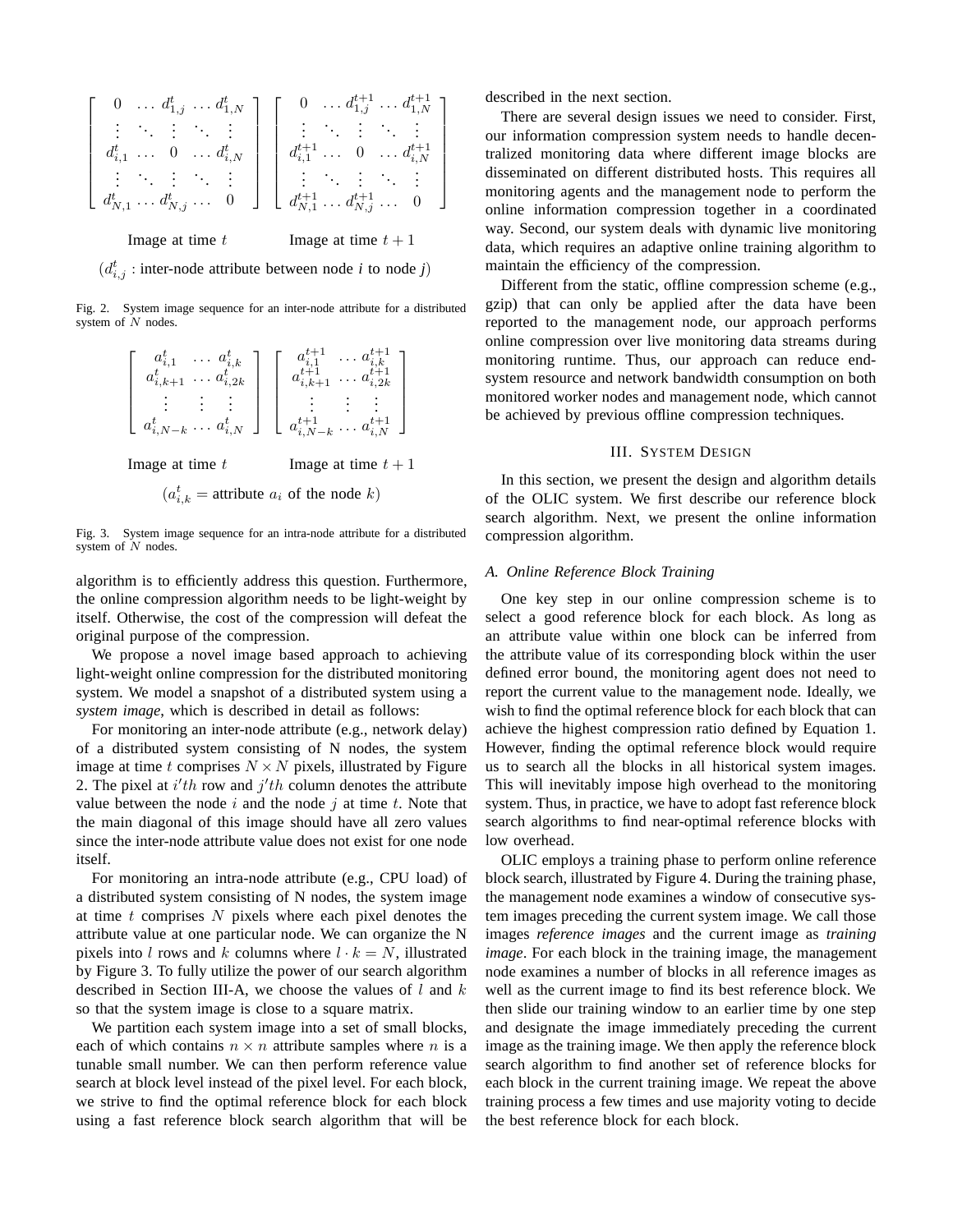

For example, in Figure 4, the best reference blocks for block 1 during the three rounds of training are  $\{2, 2, 3\}$ . Thus, we will select block 2 as the reference block for block 1. If multiple reference blocks have the same frequency, we break tie by selecting the reference block with the highest average compression ratio. Note that we will not achieve any compression during the reference block training phase since all monitoring agents need to send all their recent sample values to the management node during this process. Thus, we cannot perform training over a large number of reference images.

We provide a fast and efficient reference block search algorithm inspired by similar techniques in the video coding area [23]. The idea is to greedily increase the search range to explore more candidate reference blocks and terminate the search immediately when little compression improvement can be achieved. This search strategy can achieve good tradeoff between search coverage and search overhead.

Specifically, the search algorithm follows dual-diamond search patterns illustrated by Figure 5. The first pattern is a *large diamond search pattern* (LDSP) that searches eight blocks surround the center block following a diamond shape and the center block. The second pattern is a *small diamond search pattern* (SDSP) that searches four blocks surrounding the center block which form a small diamond with the center block. Our search algorithm repeatedly conduct LDSP search until the best reference block occurs at the center block. Next, the search pattern is switched from LDSP to SDSP to find the best reference block among the five blocks included in SDSP. For example, in Figure 5, the search path includes two LDSPs and one SDSP. The arrows indicate the movement of the diamond center. Finally, the red block in the reference image  $K$  is chosen as the best reference block.

In the worst case, LDSP needs to search all blocks in the current image with a computation complexity of  $O(M^2)$ , where  $M$  denotes the number of blocks. However, in practice, we found that the search algorithm has sub-linear overhead in most cases since the search process often terminates after a few search rounds.

# *B. OLIC Compression Algorithm*

We now describe the detailed online compression algorithms of the OLIC system. The runtime operation of the OLIC system involves both the management node and all distributed monitoring agents. The online compression process alternates between two phases: the training phase and the compression phase.

During the training phase, all monitoring agents send all monitoring data to the management node. Thus, OLIC achieves zero compression at this stage. When the management node accumulates a number of raw system images, it executes the online reference block training algorithm described in Section III-A to derive the reference blocks that give the best compression ratio. The management node then records the reference block information (e.g., block location, the index of the reference image within the training window) for each image block. Next, the management node sends the reference block information to the corresponding monitoring agents.

During the compression phase, each monitoring agent continuously compares the current sample value of each attribute with the corresponding reference value that has been reported to the management node in the reference block. If the difference is within the pre-defined error bound, the monitoring agent will omit the report of its current value to the management node. Otherwise, the monitoring agent will send the current attribute value to the management node. On the management node side, if the management node does not receive the update from a monitoring agent during the current sampling period, it assumes that it can infer the attribute value using the attribute's reference value. Otherwise, the management node will use the most recent value reported by the monitoring agent as the sample value for the current sampling period. One tricky situation is that the management node may not be able to distinguish between a failed node or a healthy node that performs information compression when it does not receive updates from that node. We will further discuss this in the next section.

The compression power of the OLIC system depends on the effectiveness of the reference blocks. Since distributed monitoring data streams are often dynamic, the effectiveness of the reference blocks may become weaker after a period of time. The management node can calculate recent compression ratios achieved by the current reference block assignment using Equation 1. The management node can trigger the reference block training periodically or when compression ratios fall below a certain threshold. Figure 6 shows the pseudo-code of the training phase and compression phase on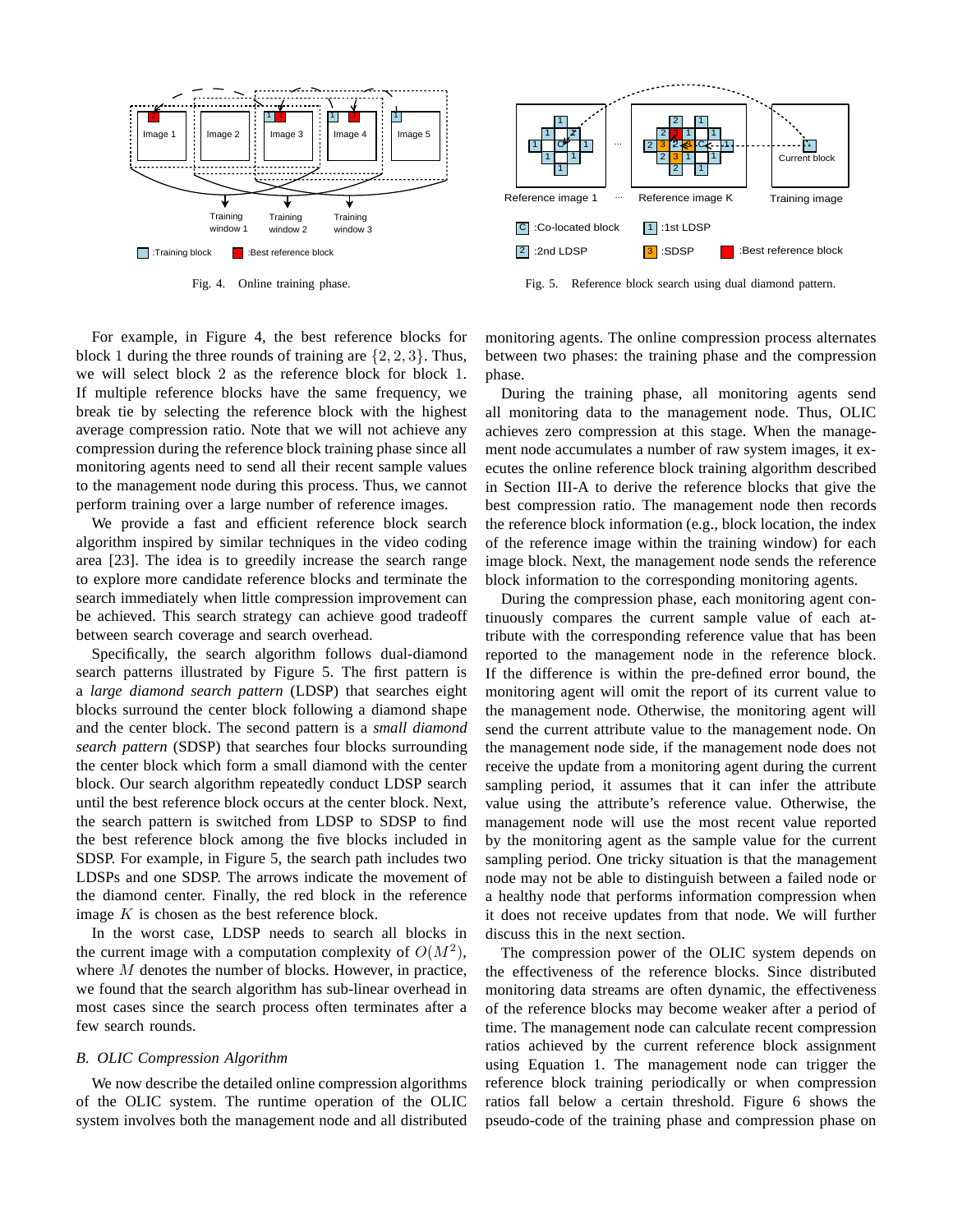

Fig. 6. OLIC algorithm on the management node.

the management node.

## IV. SYSTEM EVALUATION

In this section, we first describe our system implementation details followed by the trace description. We then present and analyze our experimental results.

## *A. Prototype Implementation*

We have implemented a prototype of the OLIC system and deployed it on: 1) the PlanetLab [20] that is a widearea network testbed, and 2) the NCSU virtual computing lab (VCL) [13] that is a production virtualized hosting infrastructure similar to Amazon EC2 [1]. We deploy a monitoring agent on each host and run the management node program on a dedicated server in our lab as shown in Figure 1. The server machine has configuration of Intel Core Duo CPU 2.4 GHz with 4GB RAM. Each monitoring agent on the PlanetLab collects about 66 attributes that are supported by the PlanetLab CoMon monitoring tool [10] (e.g., CPU load, free memory, available CPU). Each monitoring sensor also periodically pings other nodes in the system to collect internode attributes such as network delay and bandwidth. The monitoring agent on VCL host is connected to the IBM Tivoli Monitoring agent [11] that can collect hundreds of attributes.

For comparison, we also implemented several alternative online compression algorithms: 1) the *temporal* algorithm that suppresses the monitoring updates if the last value can be used to predict the current value within the pre-defined error bound<sup>1</sup>; 2) the *spatial* algorithm uses the k-medoids clustering algorithm [26] to group all monitored nodes into different groups. We elect one node in the group (i.e. cluster head,

usually the medoid of each cluster) as the representative. Other cluster members do not need to send their updates if the difference between their values and the cluster head is within a predefined error bound; 3) the *temporal+spatial* algorithm developped by our previous work ( the InfoTrack system) [19] that leverages both temporal and spatial correlations among attribute values from different nodes to suppress distributed monitoring traffic; and 4) the *neighbor* search algorithm that performs a similar online compression process as OLIC but its reference block search algorithm only examines eight neighboring blocks and the co-located blocks in the reference images.

In most of our experiments, we trigger the online training algorithm with a fixed training interval ranging within [200,300] system images. The number of reference images  $K$  and the number of training rounds  $r$  are both set to be 3. The spatial and the temporal+spatial approaches also use the same training interval to perform clustering periodically. We will conduct sensitivity studies to discuss the impact of these parameters.

## *B. Trace Collection*

To compare the performance of different compression algorithms, we use real world distributed system monitoring data to drive our experiments. Both the monitoring agents and the management node are fully implemented with the monitoring traces replayed at different monitoring agents.

The VCL monitoring traces are collected by the production VCL system using the IBM Tivoli monitoring software [11]. The trace dataset contains various performance attributes for 400 VCL nodes from Oct.18th, 2010 to Nov.3rd, 2010. The sampling interval is five minutes. In our experiments, we test our algorithms on the IP statistics attribute (datagrams/sec) and windows NT processor attribute (DPC queued/sec).

The PlanetLab data were collected by our distributed monitoring system [17], [19] deployed on 500 PlanetLab nodes. The monitoring agent on each node collected various systemlevel attributes (i.e., intra-node attributes) that are supported by the PlanetLab CoMon monitoring tool [10] (e.g., CPU load, free memory, available CPU etc.) at a sampling interval of ten seconds. Each monitoring agent also periodically pings other nodes in the system to collect inter-node attributes such as network delay and bandwidth. We collected a dataset of intra-node attributes containing 400 nodes from Jan.29th, 2009 to Feb.3rd, 2009. We collected another dataset of inter-node attributes containing 464 nodes from Oct.4th, 2009 to Oct.6th, 2009.

To test inter-node attributes, we also used a real Internet traffic matrices collected by previous research work from a transit network [22]. This dataset contains traffic matrices sampled every 15 minutes for a period of about four months.

We also got a small sample of real application workload trace data from a Google cluster [21]. The dataset contains normalized CPU and memory usage attributes for more than 30,000 different jobs, with a sampling interval of five minutes. We selected a subset of these jobs (i.e., 1296 jobs) which have larger variations in the raw data. Since different jobs

<sup>&</sup>lt;sup>1</sup>We have implemented other temporal prediction algorithms such as Kalman filter, which however have very similar performance with the last value based approach [19].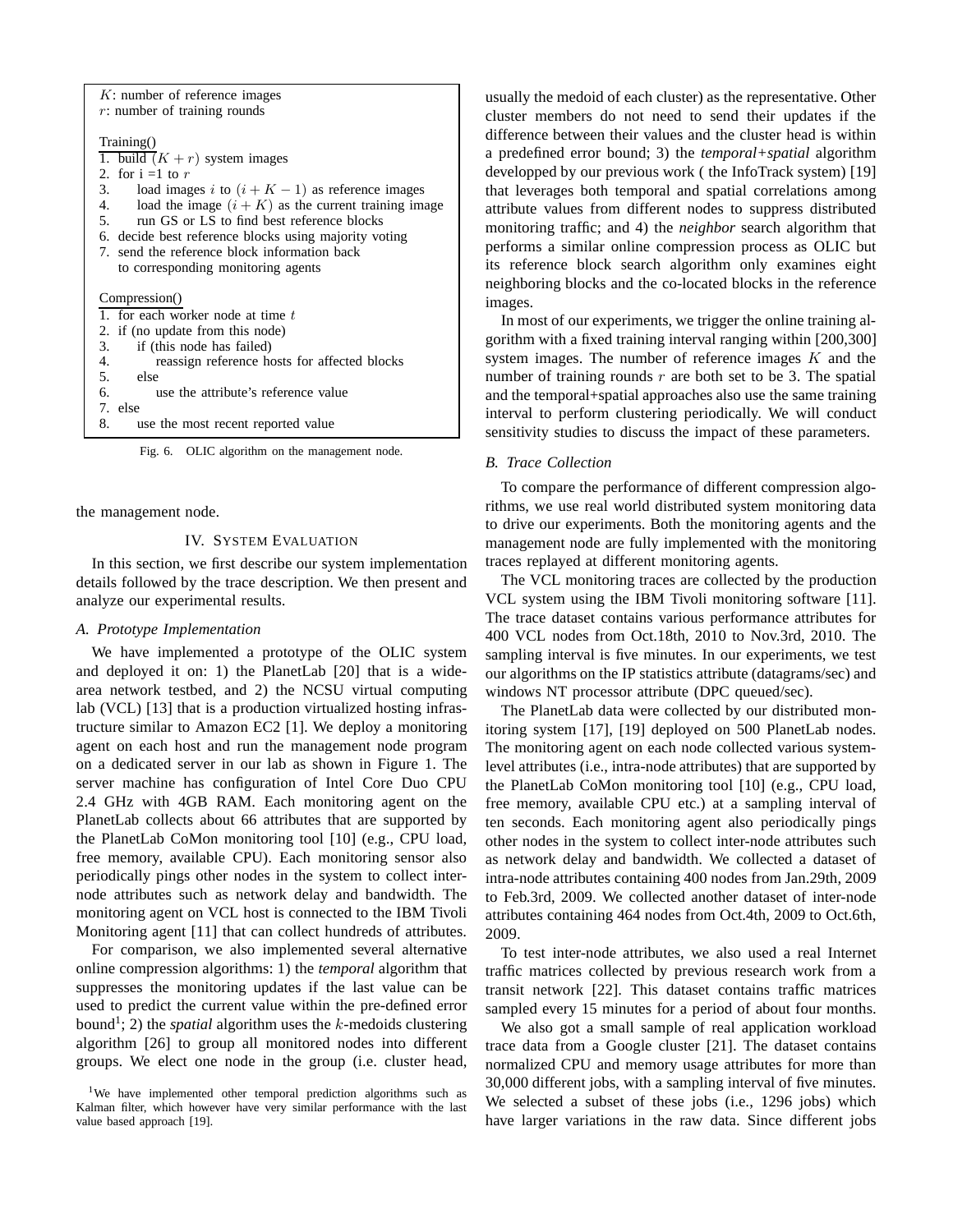

Fig. 7. Compression ratio comparison for the VCL IP Statistics trace. (Intranode attribute, 400 nodes, Mean: 38.69, Standard deviation: 82.58, Sampling interval: 5 minutes, Total data size: 18MB)



Fig. 8. Compression ratio comparison for the VCL NT Processor trace. (Intranode attribute, 400 nodes, Mean: 45.4, Standard deviation: 58.23, Sampling interval: 5 minutes, Total data size: 36MB)

have varied execution length in the original trace, we repeated short jobs from randomized start points within the trace. We also assume that those jobs are executed on different hosts.

## *C. Results and Analysis*

We first present the compression comparison results using the VCL monitoring datasets. Figure 7(a) shows the average compression ratio achieved by different schemes under various error bounds for the IP statistics attribute (datagrams/sec). Figure 7(b) shows the compression ratio changes in time-series for different approaches under fixed error bound 0.01. The attribute is sampled every five minutes, and the whole trace lasts about 16 days. According to the statistics, this dataset is highly fluctuating with a very large standard deviation. We observe that OLIC significantly outperforms all the other schemes with more than 200% higher compression ratios under tight error bound requirements. The temporal algorithm can only achieve very low compression ratios since the monitoring data are highly dynamic. The compression ratio fluctuation of OLIC scheme in Figure 7(b) is caused by the variation degree change in the monitoring data. It indicates that that OLIC can fully explore the changing compressibility of the monitoring data to maintain the highest compression ratio. Figure 8(a) and Figure 8(b) show the compression result of NT processor attribute (DPC Queued/sec) in the VCL processor statistics trace. The results are consistent with those of the IP statistics trace.

We then present the results of monitoring intra-node at-



Fig. 9. Compression ratio comparison for the PlanetLab free memory trace. (Intra-node attribute, 400 nodes, Mean: 107, Standard deviation: 42, Sampling interval: 10 seconds, Total data size: 744MB)



Fig. 10. Compression ratio comparison for the PlanetLab inter-node delay trace. (Inter-node attribute, 464 nodes, Mean: 241.8, Standard deviation: 58.9, Sampling interval: 10 seconds, Total data size: 92GB)

tributes on the PlanetLab. Each monitoring attribute is sampled every 10 seconds and the whole trace lasts about six days. Figure 9(a) and Figure 9(b) shows the average compression results and time-series compression ratio changes for PlanetLab free memory attribute trace. Different from the VCL datasets, the Planetlab monitoring data are more stable with smaller standard deviations. Thus, we can see that the PlanetLab monitoring data are much easier to be compressed with up to 70-80% compression ratios. This also is the reason why the performance of all approaches are very close. However, OLIC and temporal+spatial algorithms still perform better than the temporal algorithm. We will show later that OLIC has much lower overhead than the temporal+spatial algorithm. Furthermore, OLIC still performs the best under rigid error bounds (e.g., 0.01).

Next we present the compression results for PlanetLab internode delay dataset in Figure 10(a) and Figure 10(b). The size of this dataset (92GB) is much bigger than the other datasets. We observe that this dataset is also very stable and easy to be compressed. OLIC can achieve 88% compression ratio under a very tight 0.01 error bound and 70% compression ratio for lossless compression (i.e. 0 error bound). The reason is that the measured delay between two PlanetLab nodes are stable within certain period of time. We note that the internode metric shows better compression potential. However, it is impractical to apply previous spatial-temporal correlation to the inter-node metrics due to its high overhead. In contrast,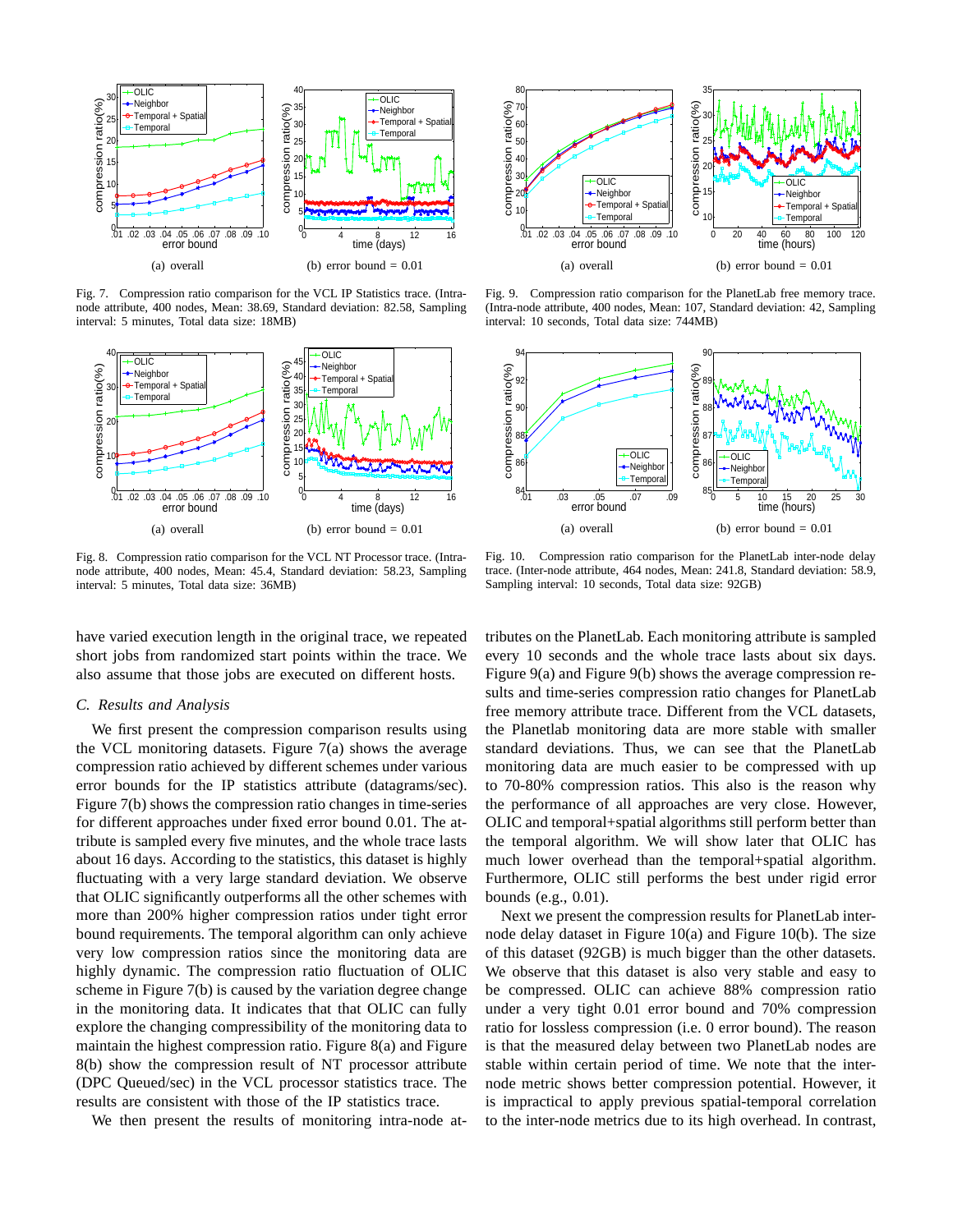

Fig. 11. Compression ratio comparison for the traffic matrices trace. (Internode attribute, 23 nodes, Mean: 17040, Standard deviation: 52578, Sampling interval: 15 minutes, Total data size: 126MB)



Fig. 12. Compression ratio comparison for the Google cluster cpu trace. (Intra-node attribute, 1296 nodes, Mean: 0.039, Standard deviation: 0.026, Sampling interval: 5 minutes, Total data size: 86MB)

OLIC can easily achieve a very high compression ratio with little overhead. In our experiment, the spatial algorithm took around 6 minutes while OLIC only needs 50 milliseconds for one training period.

Now we present the compression results for another internode attribute trace - Internet traffic matrices, shown by Figure 11(a) and Figure 11(b). Again, we observe that the OLIC algorithm consistently outperforms the other algorithms over different error bound settings. In Figure 11(b), the fluctuating compression ratio curve for OLIC indicates that OLIC can dynamically discover the best reference blocks to maintain the highest compression ratio.

Next, we present the compression results for the CPU monitoring datasets from a Google cluster. Google normalizes original data using some secrete linear function for privacy protection. However, the normalized data preserve the changing pattern of the original data. Figure 12(a) and Figure 12(b) show the compression result for the cpu attribute. Again, we observe that the OLIC algorithm consistently outperforms all the other algorithms.

As we have seen, OLIC achieves varying compression ratios because of the data variability among different datasets. However, OLIC consistently outperforms other alternative schemes in all test cases. The fundamental reason is that OLIC dynamically and intelligently explores much broader search range than temporal and spatial approaches so that the chance of finding best reference blocks for higher compression ratio

| Error bound          | 0.01  | 0.05               |
|----------------------|-------|--------------------|
| Block $2x2$          | 17.71 | 33.60              |
| Block 4x4            | 19.98 | 36.32              |
| Block 6x6            | 18.72 | 34.94              |
| 150 mins. interval   | 14.74 | 27.50              |
| 1000 mins. interval  | 18.72 | 34.94              |
| 3000 mins. interval  | 19.18 | 36.68              |
| 40000 mins. interval | 14.41 | 31.93              |
| $K=5$ , r=5          | 20.04 | $35.\overline{31}$ |
| $K=3, r=3$           | 19.45 | 35.29              |
| $K=1, r=1$           | 18.72 | 34.94              |
| Image 36x36          | 18.72 | 34.94              |
| Image $24x54$        | 18.65 | 34.17              |
| Image $18x72$        | 18.58 | 34.08              |

TABLE I SENSITIVITY EXPERIMENT RESULTS FOR THE GOOGLE CLUSTER CPU TRACE.

is greatly increased.

We conduct sensitivity experiments to investigate the impact of different parameters (i.e., block size, training interval, reference image number, training rounds). Table I shows a subset of results for the Google cluster CPU trace with the optimal parameter settings highlighted.

First, block size decides the granularity of the search algorithms. A larger block size can reduce the number of search steps and thus decrease the computational overhead. However, under coarse granularity, it will lead to less accurate block matching. On the other hand, a smaller block size performs fine-grained search but has limited search range. It is also less robust to noises in data (e.g., some transient similarity). In our experiments, we observe that block size 4x4 achieves the best performance.

Second, we evaluate the impact of training interval. The reference block training is triggered more frequently under a smaller training interval. The consequence is that we can always have an accurate model. However, the overall compression ratio will be affected since those images during the training phase have zero compression ratio. In contrast, a larger training interval can mitigate the negative effect of zero compression ratio but runs the risk of losing reference block freshness. The normalized Google cluster CPU trace contains 7500 data samples and the sampling interval is five minutes. We observe that training interval of 3000 minutes (i.e. 600 data samples) achieves the best performance. It is also interesting to observe that too small training interval (e.g., 150 minutes) brings even worse performance than using one training model from beginning to the end (i.e. 40000 minutes).

Third, we alter the number of reference images  $K$  and training rounds  $r$  in one training phase. The results show that having more reference images and training rounds only brings marginal performance gains.

Fourth, we look into the effect of different image organizations for the intra-node attribute. We organize one image using different combinations of row and column sizes. We observe that our diamond search algorithm is robust to different image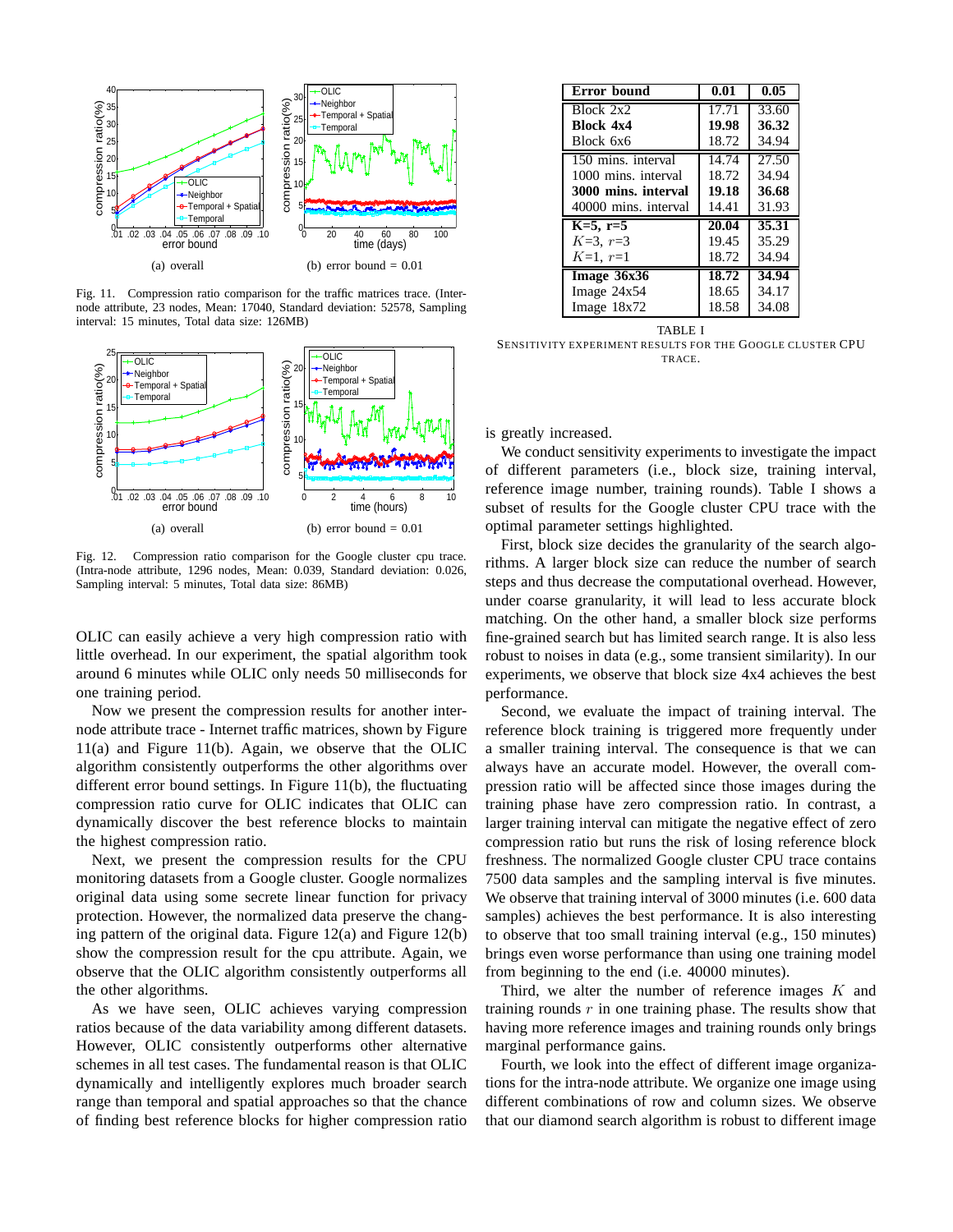

Fig. 13. A case for fine-grained monitoring.

| <b>Algorithm</b> | <b>Memory</b> | Training            | <b>Compression</b>  |
|------------------|---------------|---------------------|---------------------|
| OL IC.           | 43 MB         | $0.051 \pm 0.021$ s | $17.57 \pm 1.19$ ms |
| Neighbor         | 38 MB         | $0.047 \pm 0.022$ s | $13.51 \pm 1.25$ ms |
| Spatial          | 40 MB         | $400\pm190$ s       | $12.89 \pm 1.43$ ms |
|                  |               |                     |                     |

TABLE II SYSTEM OVERHEAD COMPARISON FOR COMPRESSING AN INTER-NODE ATTRIBUTE ON 464 PLANETLAB HOSTS.

sizes since it has a flexible search pattern.

We conducted a case study to qualify the benefit of finegrained monitoring and the impact of approximation error on the performance of QoS management . Figure 13 shows the QoS provisioning performance of a dynamic resource scaling system [6] under different monitoring granularities (i.e., 1 second v.s. 1 minute monitoring interval) for the RUBiS online auction benchmark application. The resource scaling system dynamically adjusts the resource allocation based on the predicted application resource demand. The resource demand predictor is trained using the sampled monitoring data. We can see that fine-grained monitoring (one second sampling interval) can reduce QoS violation rate to 4.3% from 17.4% achieved under a 1-minute sampling interval. We then introduce a 0.05 approximation error and re-run the scaling experiments. We can see that the QoS violation rate is almost unaffected under a small approximation error.

Finally, we evaluate the overhead of different compression algorithms for compressing the inter-node network delay attribute on 464 PlanetLab hosts in Table II. For OLIC and neighbor search algorithms, the training overhead includes the time of searching best reference blocks during one training phase. For the spatial approach, the training overhead includes the time of performing  $k$ -medoids clustering during one training phase. Since the training overhead of the temporal algorithm is negligible, we did not show its overhead. The compression time includes the time of performing compression for one system image by using the reference block information obtained during the training phase. We observe that both OLIC and neighbor search algorithm have significantly smaller training overhead than the spatial approach. The neighbor search algorithm is a bit faster than OLIC since its search range is even smaller. However, we have already shown that the compression performance of OLIC consistently outperforms the neighbor search algorithm for all datasets due to its broader search coverage. We observe that the memory consumption for all three approaches are around 40 MB. We also observe that

OLIC can finish one round training within tens of milliseconds, which well meet our online compression goal.

# V. RELATED WORK

Distributed systems and network monitoring have been extensively studied before. Previous work (e.g. Astrolabe [14], SDIMS [15], Mercury [27], SWORD [16]) has proposed to leverage hierarchical or decentralized architectures to achieve scalable distributed monitoring. Chen et al. proposed an algebraic approach that selectively monitors a subset of paths to fully predict the loss rate and latency of all paths in an overlay network [28] with the assumption that the underlying network topology is known. In contrast, our work focuses on monitoring an arbitrary distributed hosting infrastructure without any prior assumption about the monitored distributed system.

Exploring correlation patterns among distributed data sources have been studied under different context such as sensor network monitoring [29]–[31], distributed event tracking [32], and resource discovery [33]. Several previous work [9], [18], including some of our own [19], has proposed to leverage correlation patterns to reduce monitoring cost. In contrast, our work explores a new image-based online compression approach to reducing distributed monitoring overhead. Zhang et al. proposed to leverage spatial and temporal correlations to infer missing values from other received values in Internet traffic monitoring systems [34]. In comparison, our work addresses an orthogonal problem of reducing the collection cost of known values.

Compression techniques have been extensively studied in video streaming applications [35], [36]. Our work is inspired by the video compression technique that encodes large video data at the source, transmits the compressed video data for lower communication cost, and then decodes the compressed data at the receiver to restore the original data. However, our work needs to address a set of new challenges since our source data are distributed on different hosts that can experience transient or persistent failures from time to time. Offline data compression has been well studied. For example, VPC3 [37] is an offline trace compression algorithm for large log files, which utilizes value predictors to identify and amplify patterns in the log files so that compression/decompression can be achieved more effectively and faster. Flight data recorder [38] is an online system call tracing tool with system call compression support. In contrast, our work focuses on online compression of dynamic metric values.

# VI. CONCLUSIONS

In this paper, we have presented OLIC, a novel imagebased online information compression framework for monitoring large-scale hosting infrastructures. OLIC models snapshots of the monitored distributed system using a sequence of system images and apply light-weight online reference block search schemes to compress distributed monitoring data streams. OLIC performs online reference block training using a dual diamond reference block search algorithms inspired